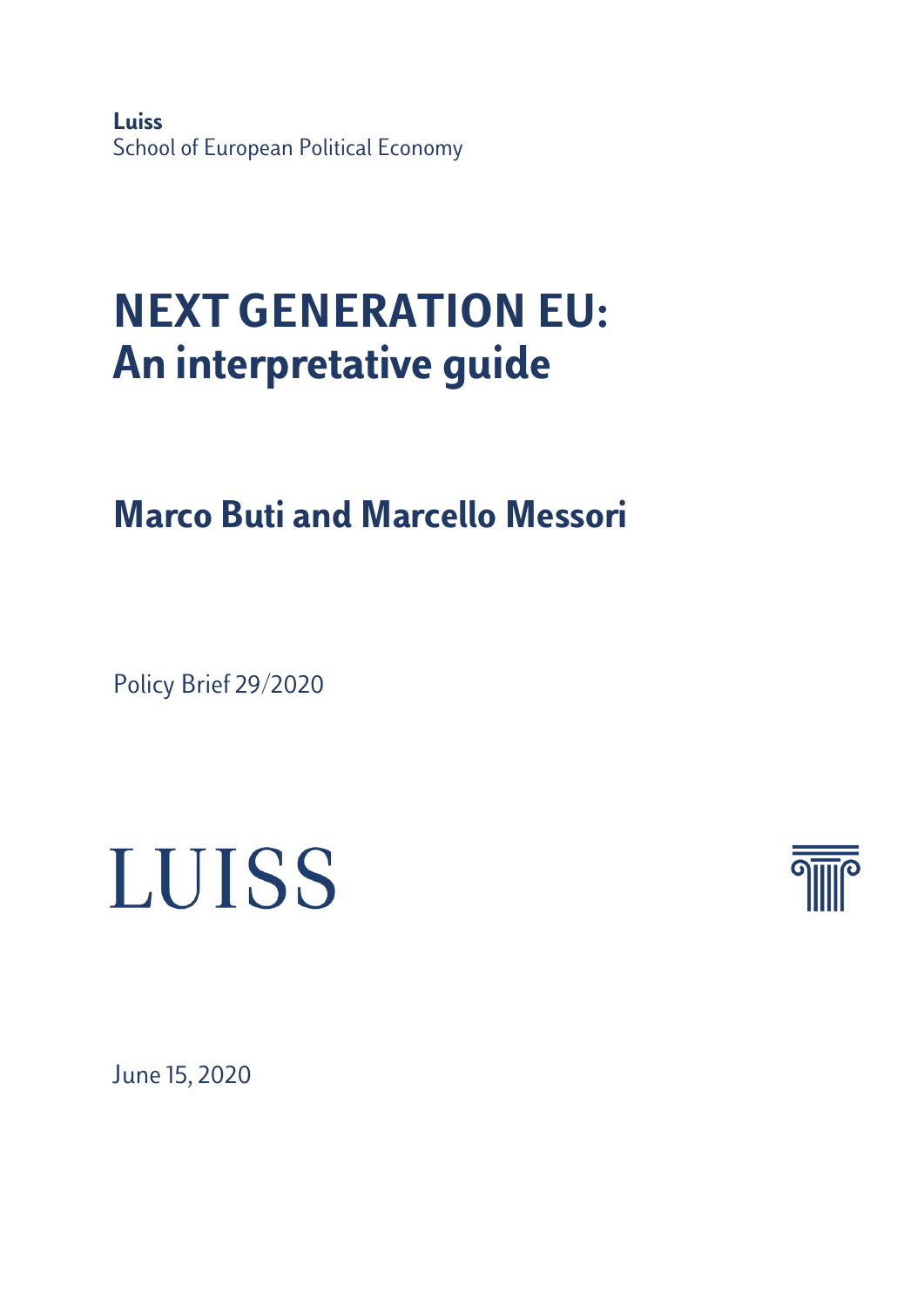## **NEXT GENERATION EU: An interpretative guide**•

### **Marco Buti**•• **and Marcello Messori**•••

#### **1. Introduction: a breakthrough proposal**

The proposal, which the European Commission made public on May 27, 2020, strengthens and articulates the framework launched by Macron and Merkel about ten days before (May 18). This proposal, which is called "Next Generation EU" (NG-EU), confirms the disbursement by the European Union of 500 billion euro in the form of transfers, including guarantees, and adds 250 billion euro in the form of long-term loans to European Union (EU) member states. These resources will be collected through the issue of bonds on the financial markets by the European Commission on behalf of the EU. These issues will depend on the increase in the margin between own resources and the disbursements of the EU budget. The associated European debt, which has a long-term duration (the first maturities are in 2028, the last in 2058), is guaranteed by the next MFFs and will have to be repaid (including interest) by means of increases in the revenues of these same MFFs, also through the introduction of new own resources and, for the component relating to the 250 billion euro in loans, by the payment of financial charges and reimbursement made by the beneficiary countries.

The few data mentioned show that, combining with the huge liquidity injection made by the European Central Bank (ECB) through the monetary transmission channel (almost 1,700 billion euro until mid-2021) <sup>1</sup> and the banking channel (a potential of 3,000 billion euro by the end of 2021) and with the substantial but more limited funding from the Eurogroup and other institutions of the euro area (EA) (around 540 billion euro by the summer), NG-EU presentsthe possibility for a strong economic recovery of the EU member states. In particular, thanks to the suspension of the adjustments required by the 'Stability and Growth Pact' and the strengthened purchases of public debt bonds of the EA countries made by the ECB on secondary financial markets, national economic policy initiatives have stemmed the pandemic's emergency phase. Eurogroup decisions and the further strengthening of the ECB's

<sup>•</sup> We would like to thank Carlo Bastasin and Pier Carlo Padoan for their comments on a previous version of this policy brief, as well as Oscar Polli for the preparation of the charts.

<sup>••</sup> Cabinet Chief of the European Commissioner for Economic Affairs and Senior Fellow at the Luiss School of European Political Economy. The opinions expressed in this work do not bind the institutions to which he belongs.

<sup>•••</sup> Director of the Luiss School of European Political Economy.

<sup>&</sup>lt;sup>1</sup> The calculation has taken into account the strengthening of the PEPP program, decided by the Governing Board of the ECB at the meeting of June 4, 2020.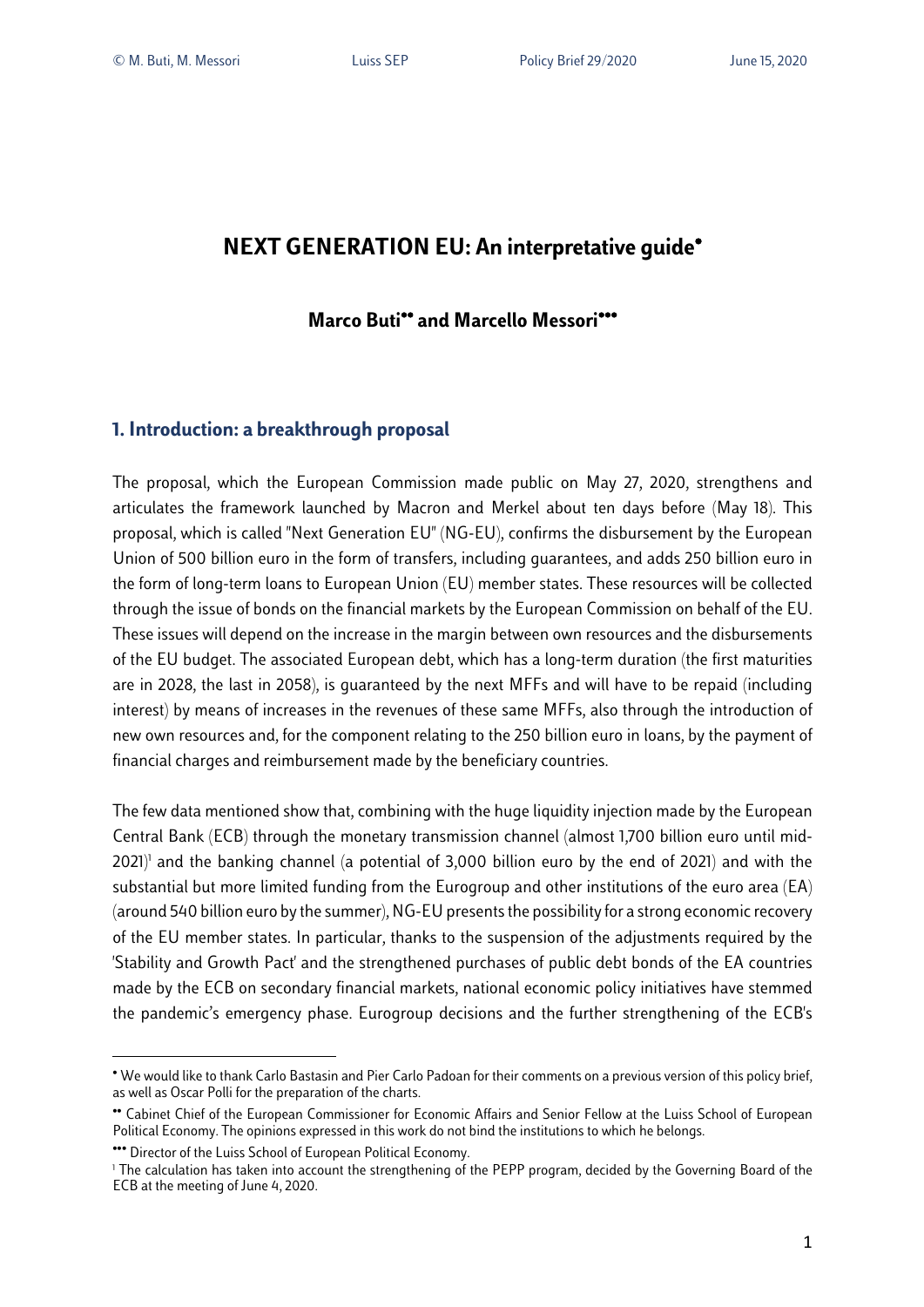expansive monetary policy are accompanying the transition phase, which will last until the autumn of 2020. Starting from 2021, the NG-EU will offer adequate quantitative support to the recovery.

A qualitative feature of the Commission's proposal's makes it possible to add that NG-EU also provides the ingredients for a decisive qualitative leap in the European integration process. It is true that, similarly to the Macron and Merkel scheme, NG-EU acts as a one-off initiative, that is, it is an extraordinary intervention relating only to the flows of European expenditure or national public expenditure between 2021 and 2026 and not relating to pre-existing public debt stocks. However, NG-EU is also an initiative with significant redistributive effects, since the transfers of each EU member state to the MFF are, roughly, determined by the weight of the Gross Domestic Product (GDP) compared to the total Gross Product of the EU;<sup>2</sup> conversely, the 750 billion euro of transfers or loans are allocated among the EU member states on the basis of a distribution mainly dictated by their fragility and by the asymmetrical intensity and the timing with which the coronavirus has affected their economies.

Since it is inscribed in the adoption of the 2021-2027 MFF, the NG-EU proposal must be examined by the Council ECOFIN and must mainly obtain approval from the European Council and the European Parliament. Furthermore, by providing for the increase in the maximum threshold of the EU's own resources, the final approval requires not only member states' unanimity but also ratification by the national parliaments.

In what follows, first mention is made of the architecture of NG-EU (see section 2). It is then shown that, if combined with national fiscal policy decisions and other European initiatives, the NG-EU proposal has a quantitative dimension and an allocation of resources that is sufficient to support the recovery and convergence processes between the member states within the EU (see sections 3 and 4). The achievement of these results requires, however, that especially the member states that will most benefit from NG-EU develop and launch national projects suitable for the efficient use of the related European resources (see section 5). The *Conclusions*reiterate the fact that, if approved and properly implemented, NG-EU would mark important progress in the EU integration process.

### **2. The architecture of the proposal**

NG-EU is divided into three pillars (see Fig. 1). The first pillar, called "Supporting Member States", represents the most substantial part of the initiative as it provides for the disbursement of 655 billion euro to EU member states (approximately 87% of the total of NG-EU) by the end of 2024. A part of this amount will be allocated in the form of transfers not to be repaid, which will be added to the transfer items traditionally included in the EU MFFs (cohesion funds, structural funds, and so on); the remainder will take the form of long-term loans at very low interest rates because they are guaranteed by the MFF.

<sup>&</sup>lt;sup>2</sup> Here, it is not necessary to take into account the differences between GDP and Gross National Product.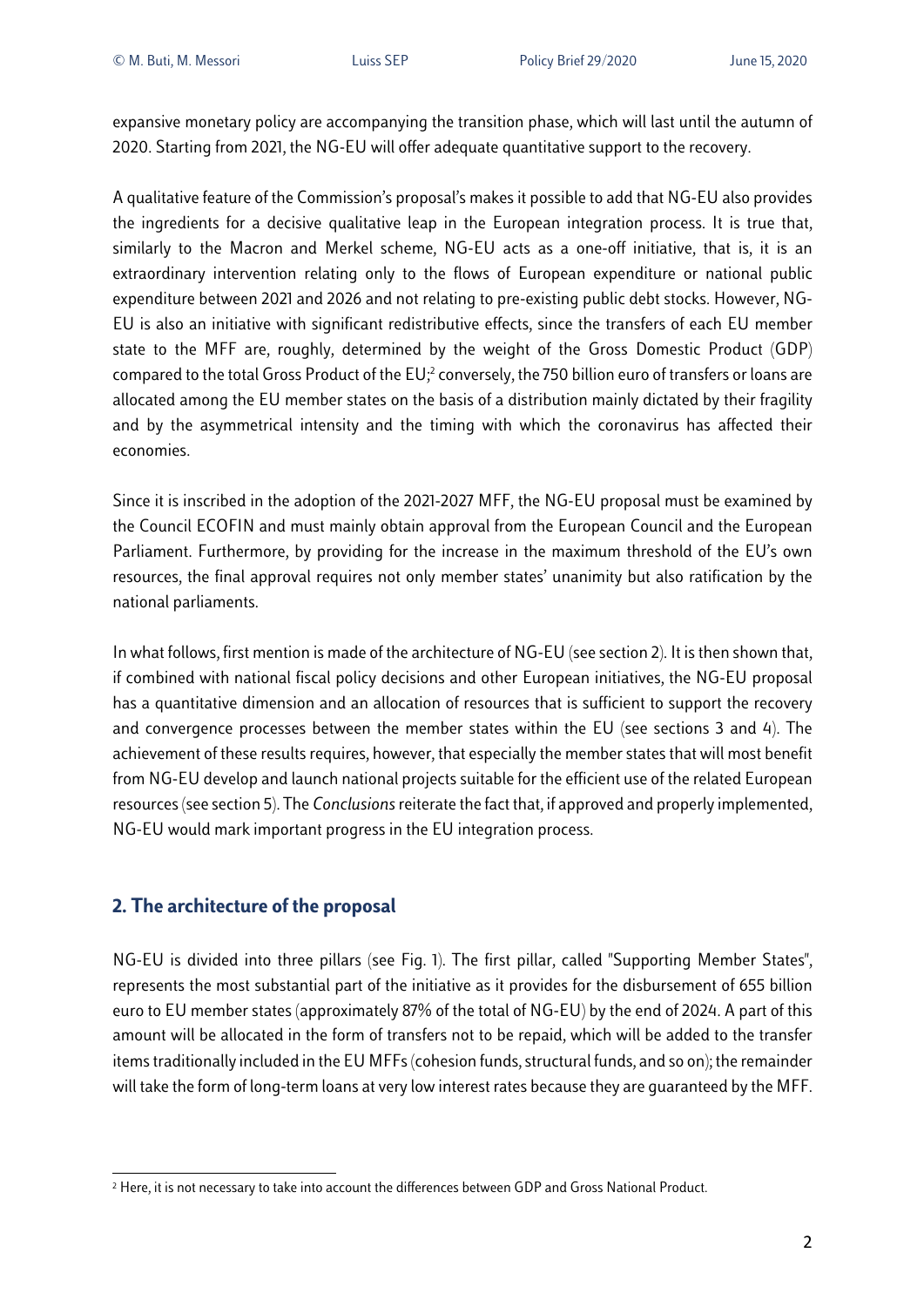



Source: European Commission

The most important component of the first pillar is represented by the "Recovery and Resilience Facility" (RRF), which is endowed with resources of 560 billion euro, equivalent to over 85% of "Supporting Member States" and about 75% of the entire NG-EU initiative. The destination of these resources, which will take the form of both transfers (about 56%) and loans(for the remaining 44%), will be broad-based. The RRF aims, in fact, to protect employment, to strengthen education and the training of human resources, to support research and innovation, to improve the health system, to facilitate the evolution of the financial sector, to increase the efficiency of public administration and the social and economic environment. However, it is mainly intended to accompany the recovery phase of the member states by supporting those investments and those reforms that will be the basis of the national "Recovery and Resilience Plans" (NRRPs) to submit for approval to the European institutions within the European Semester. In its proposal, the European Commission underlines that this investment support aims to build a solid link between the economic recovery of the individual EU member states and the objectives of innovation in the digital field and of implementation of the Green Deal, with the progressive reduction of emissions. The RRF is therefore strictly connected to the original objectives set out by the President of the new European Commission (Ursula von der Leyen) when she was sworn in before the pandemic. In this sense, it represents an essential element for the implementation of sustainable and long-term EU development.

The second component of "Supporting Member States", the "React-EU" (REU), also aims to support green investments and digital innovations. However, the REU, which is expected to provide resources of around 50 billion euro, is primarily intended for the countries and sectors most affected by the pandemic shock. In addition to encouraging sustainable innovations, it must therefore allocate a large part of the resources available to small and medium-sized firms and their employees, as well as to activities relating to tourism and culture. Finally, the first pillar of NG-EU is completed by additional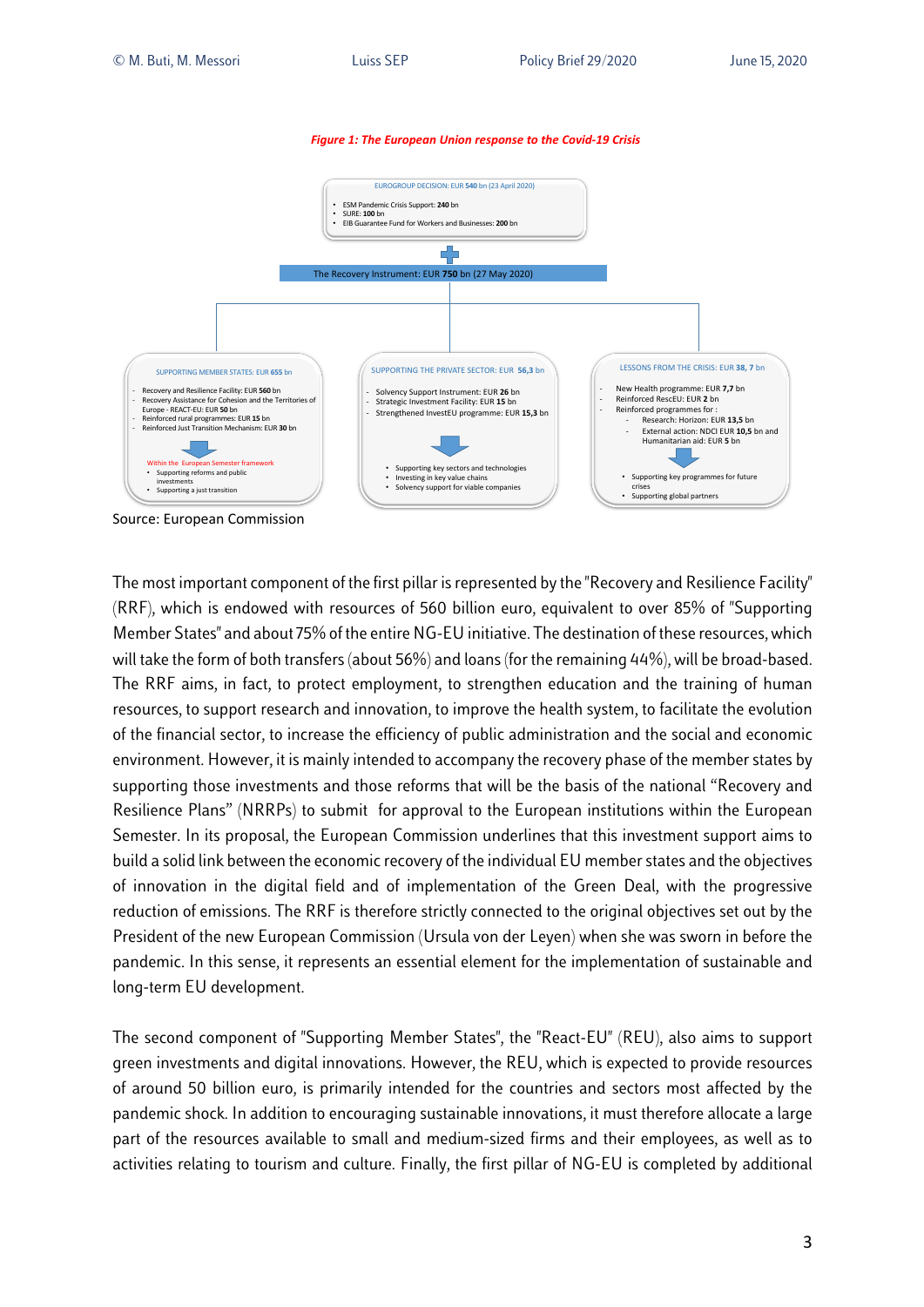funds (equal to approximately 45 billion euro) for the mechanisms and reforms necessary to pass from the transition phase to the recovery phase. It is interesting to note that a portion of these funds will be used as leverage for EIB interventions.

The second ("Supporting the Private Sector": SPP) and third ("Lessons from the Crisis") pillars of NG-EU are intended to provide a more limited amount of resources (95 billion euro in total). They will, however, play significant roles.

The second pillar (with an allocation of just over 56 billion euro) will be dedicated to the reinforcement of that Invest-EU program which - in the Commission's approach - should ensure the strengthened continuation of the Juncker Plan, and to a new instrument of recapitalization of companies located in the countries most affected by the pandemic (the "Solvency Support Instrument"). The three main programs, which substantiate the SPP pillar, are in fact intended to provide the financial public basis for Invest-EU leverage (set at 10, that is, a multiple lower than the Juncker Plan to take into account the lower availability of private investors in the current economic phase), for incentives to mobilize private resources and for the selection of efficient companies but with capitalization problems. Therefore, at least in the Commission's expectations, the limited financial commitment of the second pillar of NG-EU should be able to activate, directly or indirectly, much greater financing and guarantees in favor of European firms.

The third pillar (with an allocation of just under 39 billion euro) pursues the aim of financing European "public goods" that emerged as a priority during the crisis; in particular, it would have to launch a new health program at the European level. Moreover, this pillar safeguards relations between the EU and Europe's economic partners in the new international setting, which will perhaps be characterized by more internal value chains in each of the large economic areas (China, the United States, India, parts of Central-South America, as well as the EU) and which - therefore - will request a partial reinternalization in the European single market of intermediate technology specializations and sectors. Finally, this same pillar will have to support and strengthen funding for research projects ('Horizon').

### **3. The economic phases to be financed**

EU member states will have to bind 60% of resources mobilized by the most important NG-EU programs by 2022 and the remaining 40% by 2024; in addition, they will be called to account for the investments and reforms made thanks to these resources by 2026. This temporal sequence of NG-EU is important for various reasons. In this section, emphasis is made on the expected timing of the inflow of the first tranches of the financing. If we consider the crucial role played by the 2021-27 MFF and the architecture of the Commission's proposal (see section 2), it becomes clear that the resources of NG-EU will begin to flow to the European countries affected by the pandemic shock only from 2021, except for a modest component obtained from the increase of resources in the 2014-2020 MFF. Various commentators have criticized this alleged delay, claiming that European economic systems are thus exposed to a high risk of falling into hysteresis during 2020.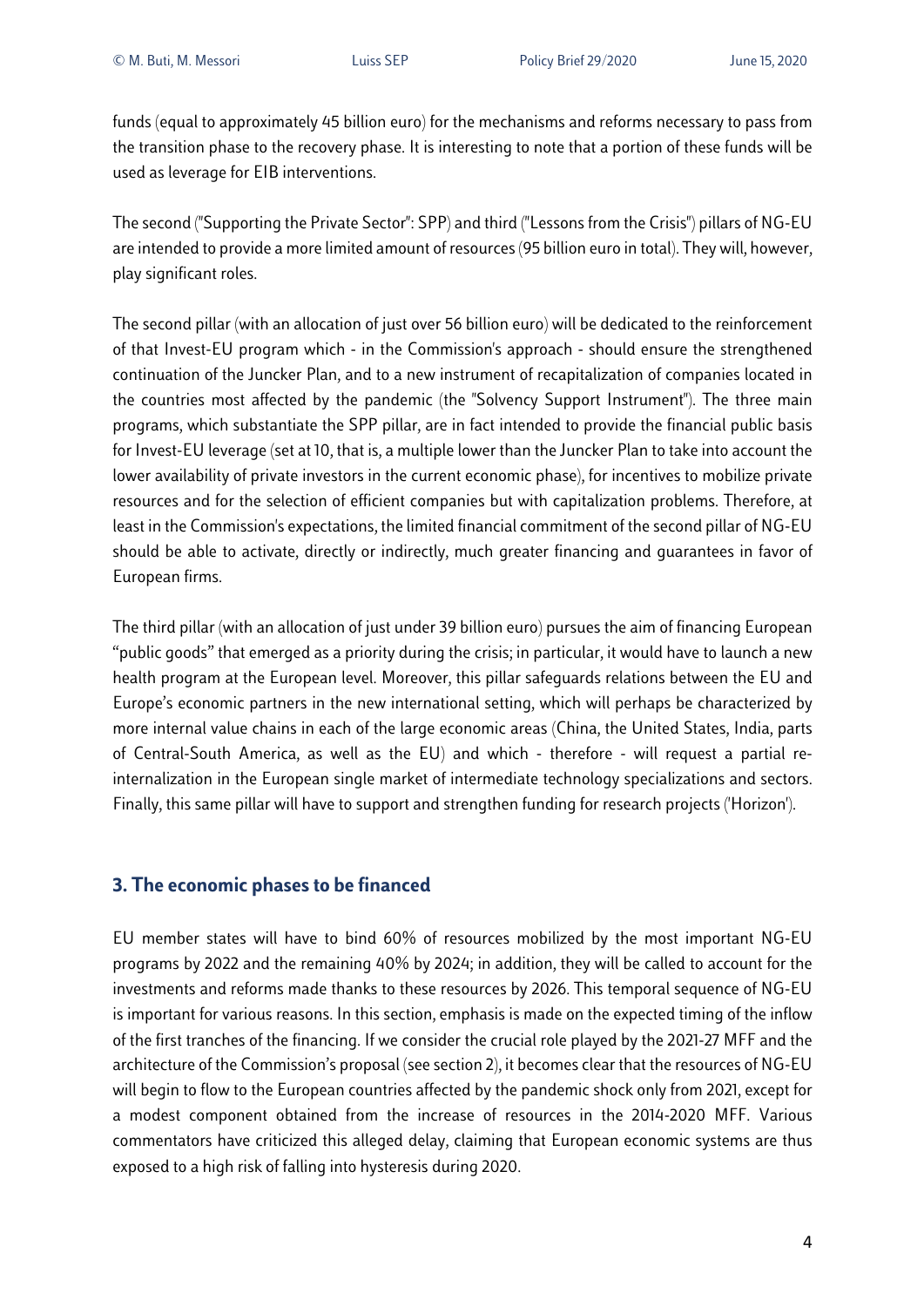At first glance, the criticism appears justified by the severity of the pandemic crisis. Compared to the recent international financial crisis (2007-09), which produced the "great recession" and then led to a European crisis (2010-13) that appeared at the time to be the longest and heaviest of the new millennium, the pandemic-induced depression is causing an even more drastic fall in the average GDP of the EA and envisages a delayed and partial recovery by all the member states (see Fig. 2). Yet, despite the dramatic intensity of the crisis we are experiencing, preliminary and aggregated empirical evidence is sufficient to instill doubts about the existence of a causal link between the delayed allocation of NG-EU resources and the increased risk of hysteresis in the EA and in the EU.



Source: European Commission

Figure 3 shows that the additional financial needs of the EU in the 2020-21 period, attributable to the pandemic shock, are slightly below 2,000 billion euro in a baseline scenario and exceed 2,500 billion euro in an adverse scenario. It is not easy to allocate such enormous financial needs among the three phases of the crisis set out in the introduction (see above, section 1): (i) the phase of the pandemic emergency, (ii) the phase of the transition from the pandemic peaks to the recovery, (iii) the phase of a sustainable recovery. It is however reasonable to assume that social needs weigh above all in phase (i) and - in part - in phase (ii), that the need to bridge the investment gaps (public and private) occurs in the transition phase but becomes a problem to be solved only in phase (iii), that the need for production recapitalisations spreads out over phases (ii) and (iii) as it can concern both the survival and the strengthening and expansion of a part of the firms. These considerations should be refined with more specific data. However, they allow us to affirm that, even if the worst case scenario occurred, we would have - roughly - the following picture for the whole of the EU: the coronavirus emergency phase would determine financial needs for slightly less than 800 billion euro, the transition phase would determine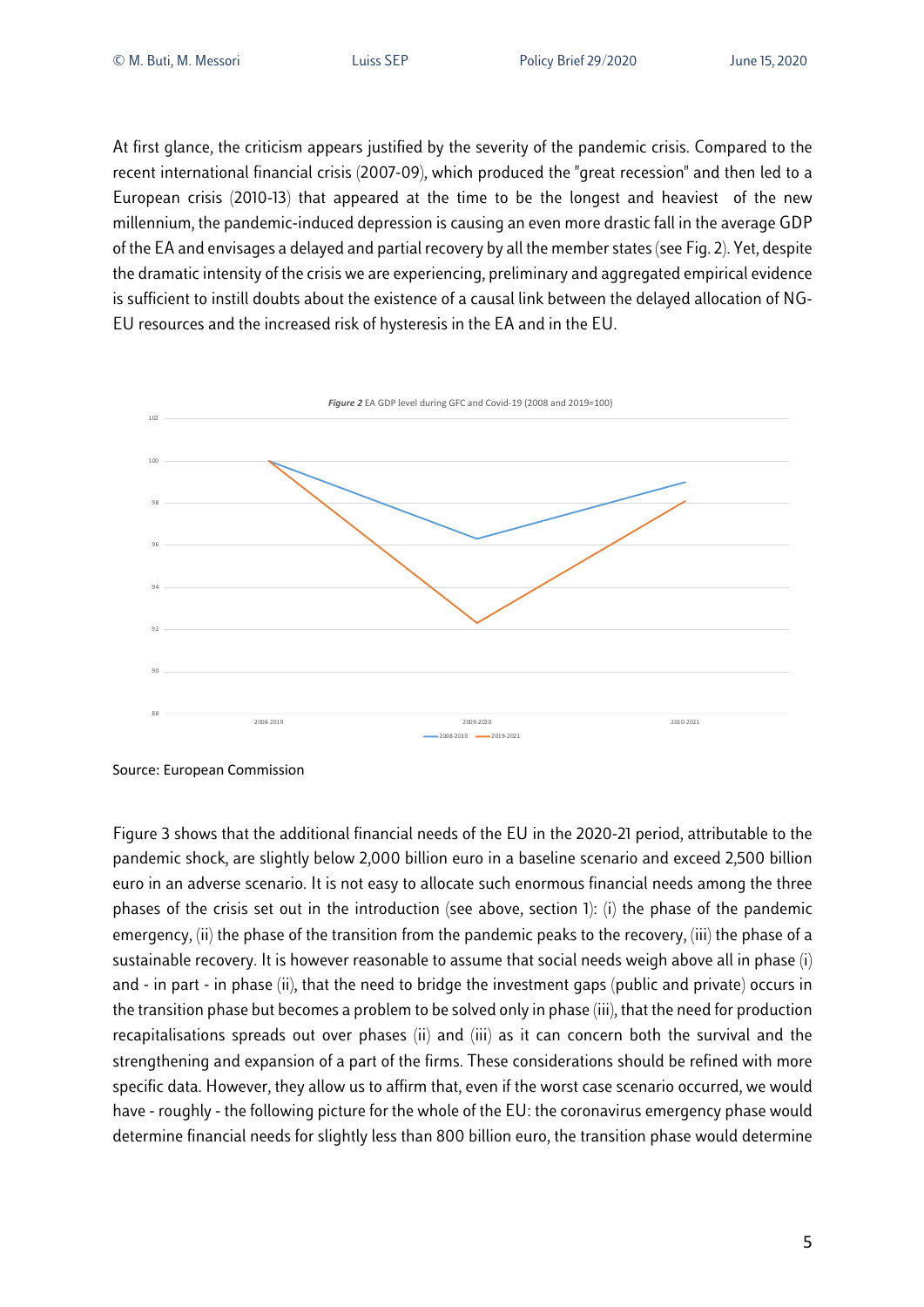financial needs for around 500 billion euro and the recovery phase would determine residual needs for around 1,200 billion euro.



Source: European Commission

Figure 4 provides an estimate of a part of the public expenditure disbursed in the main EU member states in the period between mid-March and early June 2020. With some degree of approximation, it can be assumed that this period includes the peak period of the pandemic emergency in the various EU countries. It is easy to verify that the sum of expenses introduced by national government interventions to deal with the emergency more than compensates for the amount of the EU's financial needs in phase (i). <sup>3</sup> The same applies to phase (ii): as already mentioned (see Fig. 1), in the EA alone the Eurogroup and other European institutions have earmarked around 540 billion euro. In particular, SURE should provide funding to EA countries of approximately 100 billion euro to support the incomes of temporarily unemployed workers; the European Stability Mechanism (ESM) offers funding of approximately 240 billion euro for expenditure directly or indirectly related to the national health sector; the European Investment Bank (EIB) should guarantee or provide loans to European firms for around 200 billion euro. It follows that the huge resources of NG-EU are not necessary to finance the emergency and transition phases. Instead, they will be used to support the recovery phase which, in the coming years, will also have to ensure the convergence of the economies of the most fragile member states towards the heart of the EU. Taking into account the national initiatives for recovery undertaken by the 'stronger' countries (see also footnote 3) and the leverage effects of NG-EU, the latter's resources should be sufficient for the purpose.

<sup>&</sup>lt;sup>3</sup> The sum of government interventions should remove a part of those implemented in the strongest EU countries that are already projected to support the recovery phase (see, for example, Germany's recent fiscal initiative). In this regard, a preliminary calculation leads to a subtraction of approximately 50 billion euro in absolute value. The residual amount is, however, sufficient to cover the needs of the emergency phase.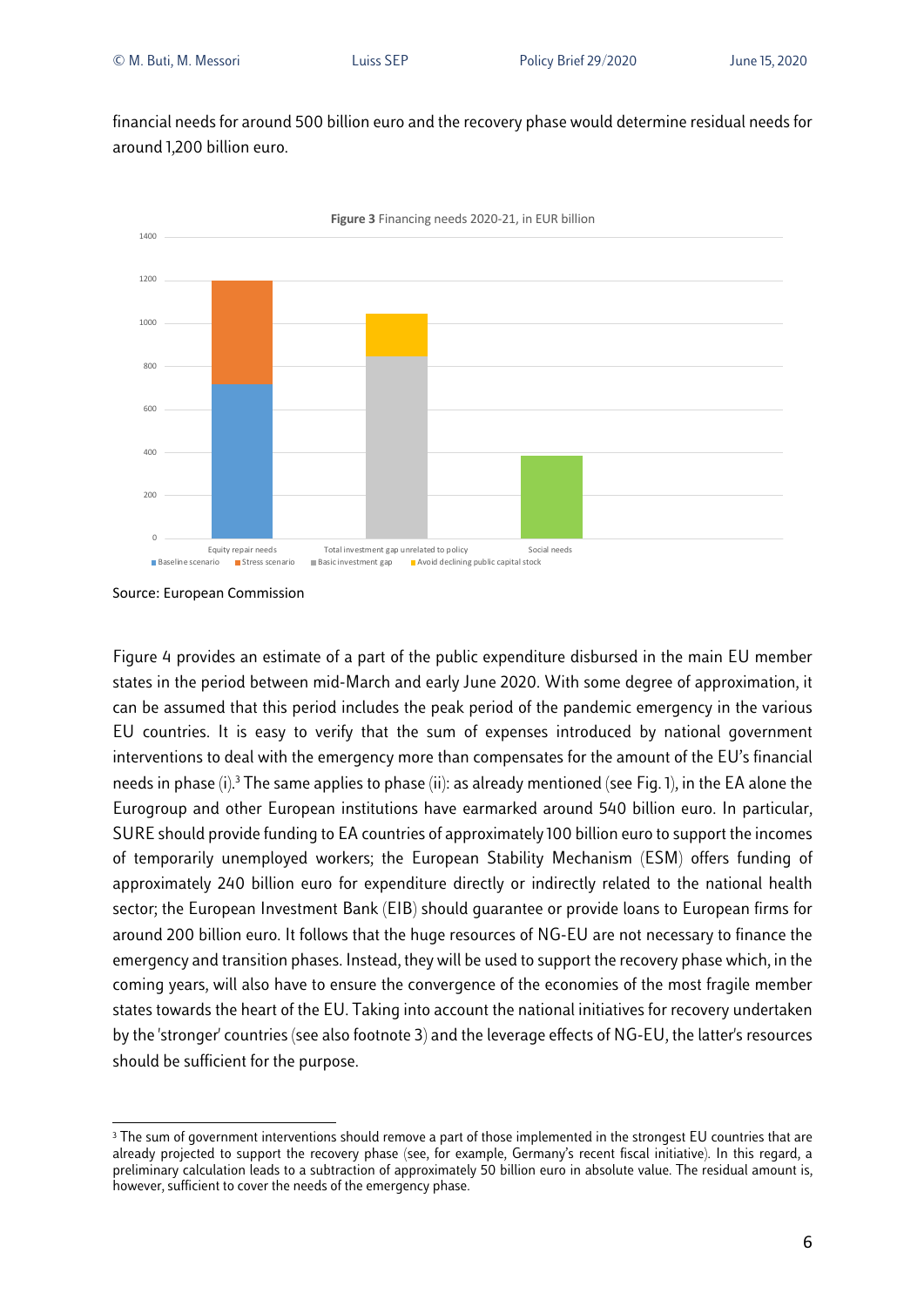

Source: European Commission

The example of Italy, that is, a 'fragile' country hit hard by the pandemic, is emblematic. Between March and May 2020, the Italian government issued three decrees which mobilized more than 80 billion euro of public resources and led to increases in public debt of around 130 billion euro. In addition, between March 2020 and June 2021, the ECB will purchase approximately 220 billion euro of Italian public debt bonds in secondary financial markets. Added to the additional public expenditure in support of households and businesses that will be disbursed in the second half of 2020, these liquidity inflows are quantitatively sufficient to stem the impacts of the pandemic emergency without making the management of the Italian government budget unsustainable in the short term.

In addition, it has already been said that the Eurogroup and other European institutions have implemented various programs to support the economic transition of EA countries in the postpandemic phase. These programs will make more than 100 billion euro available to Italy as of summer 2020: SURE, for which Italy has made a request of 29 billion euro; the ESM, which would make available loans of approximately 37 billion euro if the Italian authorities requested them; the European Investment Bank (EIB), which should guarantee or provide loans to Italian firms for approximately 35 billion euro. Finally, the 2014-2020 MFF offered Italy, without co-financing, residual resources for more than 7 billion euro.

The result is that today Italy would already have over 230 billion euro to get out of the pandemic shock and to finance its transition phase. 230 billion euro would amount to around 13.5% of Italy's GDP. This confirms that it seems rational to allocate the new resources, which should come from NG-EU, to consolidate the recovery phase rather than the current emergency or transition phase.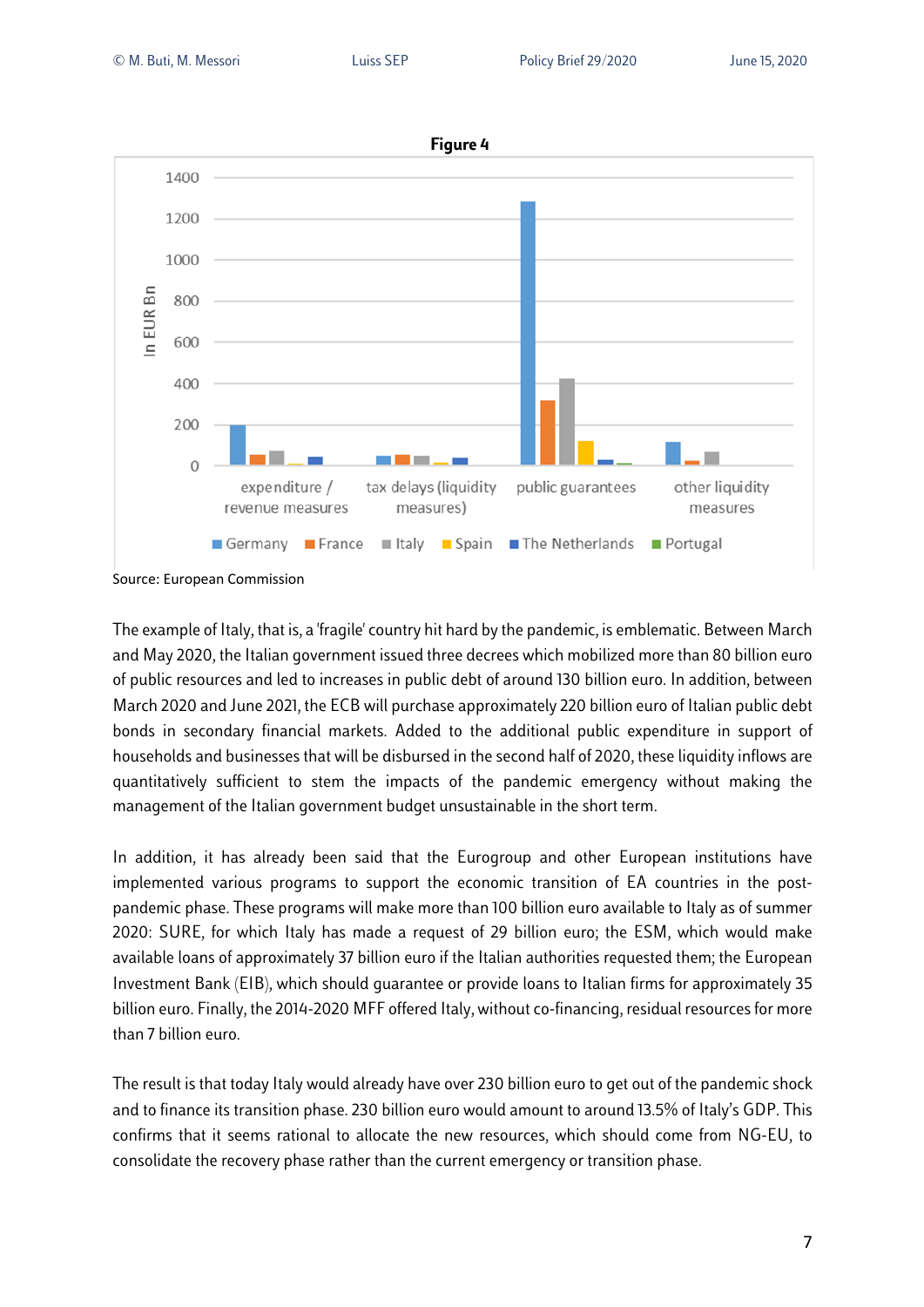### **4. The redistributive effect to prevent the "Great Fragmentation"**

The conclusions reached in the previous section are not only useful to underline one of the reasons that make a delayed (that is, starting from 2021) influx of NG-EU resources to European countries appropriate. They also explain why the EU's structural equilibria require that these resources be allocated according to the impact that the pandemic shock has had in countries with different fragilities. As it is now widely recognized, this unexpected event was a typical symmetric exogenous shock that produced asymmetrical consequences on individual EU member states due to their various industrial structures being founded on sectors differently exposed to the pandemic effects, as well as due to their previous macroeconomic imbalances and - in particular - their different fiscal capacities. Moreover, the pandemic shock has been temporally out of phase since it hit the various EU countries in different moments and with different intensity. This last element implied a kind of 'moral imperative' for countries affected to a relatively lesser extent to help countries hit earlier and with greater intensity. On the other hand, the redistributive policies became less controversial from a political point of view, since it was recognized that the refusal to help the more affected countries would put at risk the integrity of the single market and even the integrity of the European Union.

Without ad hoc corrections, the post-pandemic phase would therefore be characterized by the strengthening of the divergences between EU countries: the stronger countries, which tend to coincide with those with wider room for fiscal capacity, would become even stronger in relation to the rest of the EU. Without a substantial intervention aimed at supporting the countries most affected by the crisis, the risk would be to move from the Great Recession following the 2008 financial crisis to the Great Fragmentation, which would be a consequence of the COVID-19 crisis and would be exacerbated by the different firepowers of the European countries. The spring macroeconomic forecasts drawn up by the European Commission and summarized in Figure 5 illustrate the phenomenon very well. Moreover, a lack of solidarity with the most affected countries would have negative ethical implications. Being allocated in proportion to the fragilities of the individual member states and to the impact of the pandemic, NG-EU resources are a potential tool for correcting the divergencies; and the instrument becomes even more effective in the recovery phase than in the emergency phase, which is characterized by scarcely selective public expenditure.

The redistributive effect is particularly important in the case of Italy. Suffice it to say that, at the end of 2019, Italy's GDP was about 11.3% of EU GDP; and, in the 2014-2020 period, Italian contributions to the MFF amounted to approximately 13.7% of the total of national contributions (which, in turn, roughly equalled 70% of the overall size of the aforementioned seven-year budget). Conversely, according to the proposals made by the European Commission, Italy could obtain over 170 billion euro (that is, slightly less than 10% of its GDP at the end of 2019) divided into approximately 90 billion of long-term loans and 80 billion of transfers, which would be 22.7% of NG-EU resources. The other fragile countries of the EA (Greece, Portugal, Spain) will be able to enjoy figures that will - roughly – be similar to those of Italy, if the different intensities and the different temporal sequences of the pandemic shock suffered and the size of their economies are taken into account.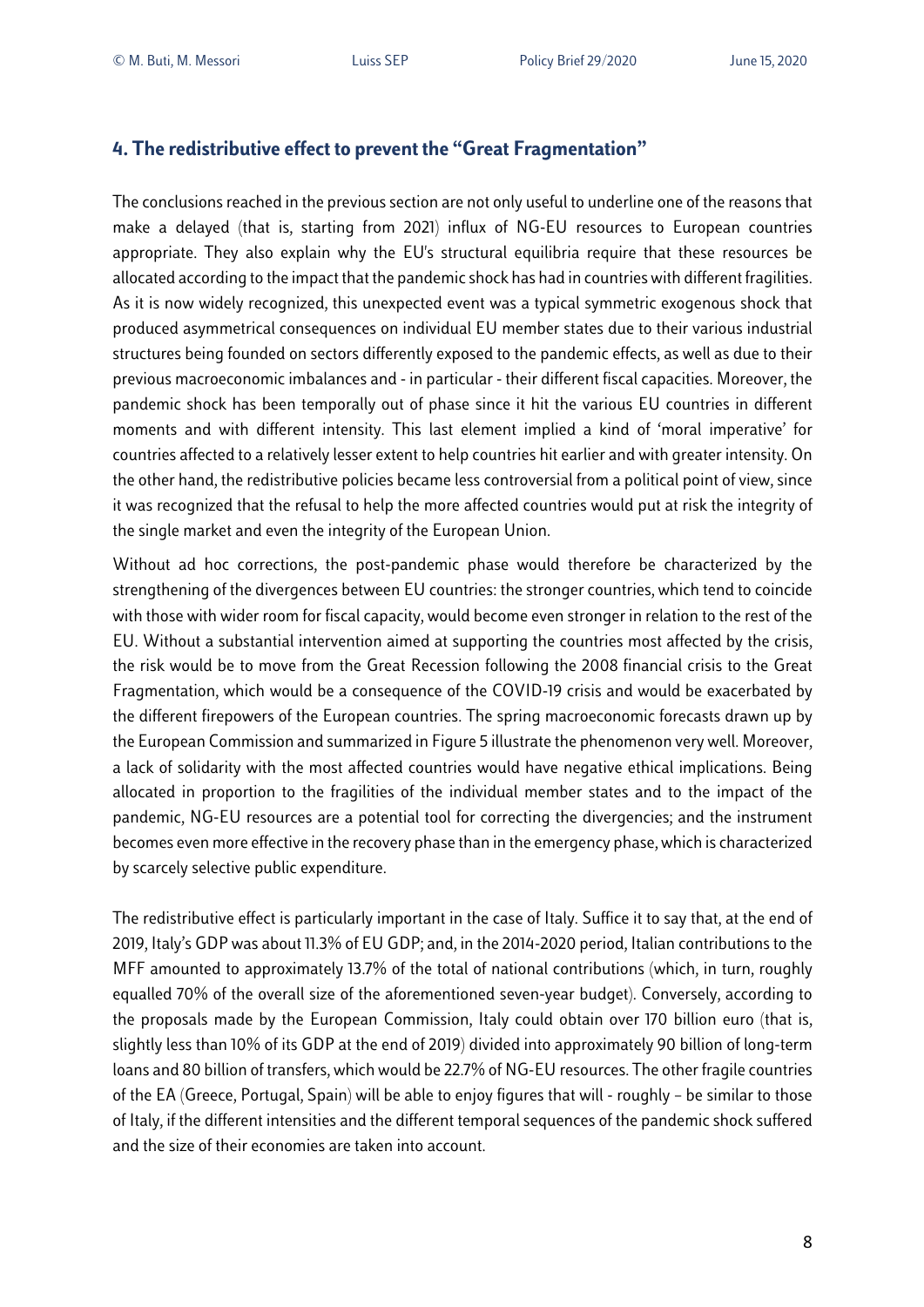

Source: European Commission

These considerations underline that the conclusions reached at the end of the previous section adapt above all to the case of the member states most affected by the crisis and to the redistributive component of the Commission's initiative: the NG-EU resources must be used to support the economic recovery that, starting in 2021, will have to ensure the convergence of the economies of the most fragile member states towards the heart of the EU.

### **5. NG-EU and national plans**

The analysis carried out so far highlights an important aspect from the viewpoint of European economic governance: the redistributive effects between member states, induced by NG-EU, are activated by an initiative of the European Commission and are made possible by the use of the MFF. Thus, after the international financial crisis had focused EU governance on the decisions of the European Council and - consequently - on the intergovernmental method, the qualitative leap in the integration of the EU once again rests on two cornerstones of the EU community method.

This same analysis also reveals a further and fundamental reason which makes the criticisms of the postponement in the supply of NG-EU resources improper and which nurtures, if anything, an opposite concern. The actual transfers or loans to member states of the most substantial NG-EU components require the formulation of national strategies that are compatible with the priorities identified by the country-specific recommendations of the European Semester. In particular, the individual beneficiary states are called upon to formulate a strategy and to define the consequent specific investment and reform projects to be financed with those resources; and these specific national plans must obtain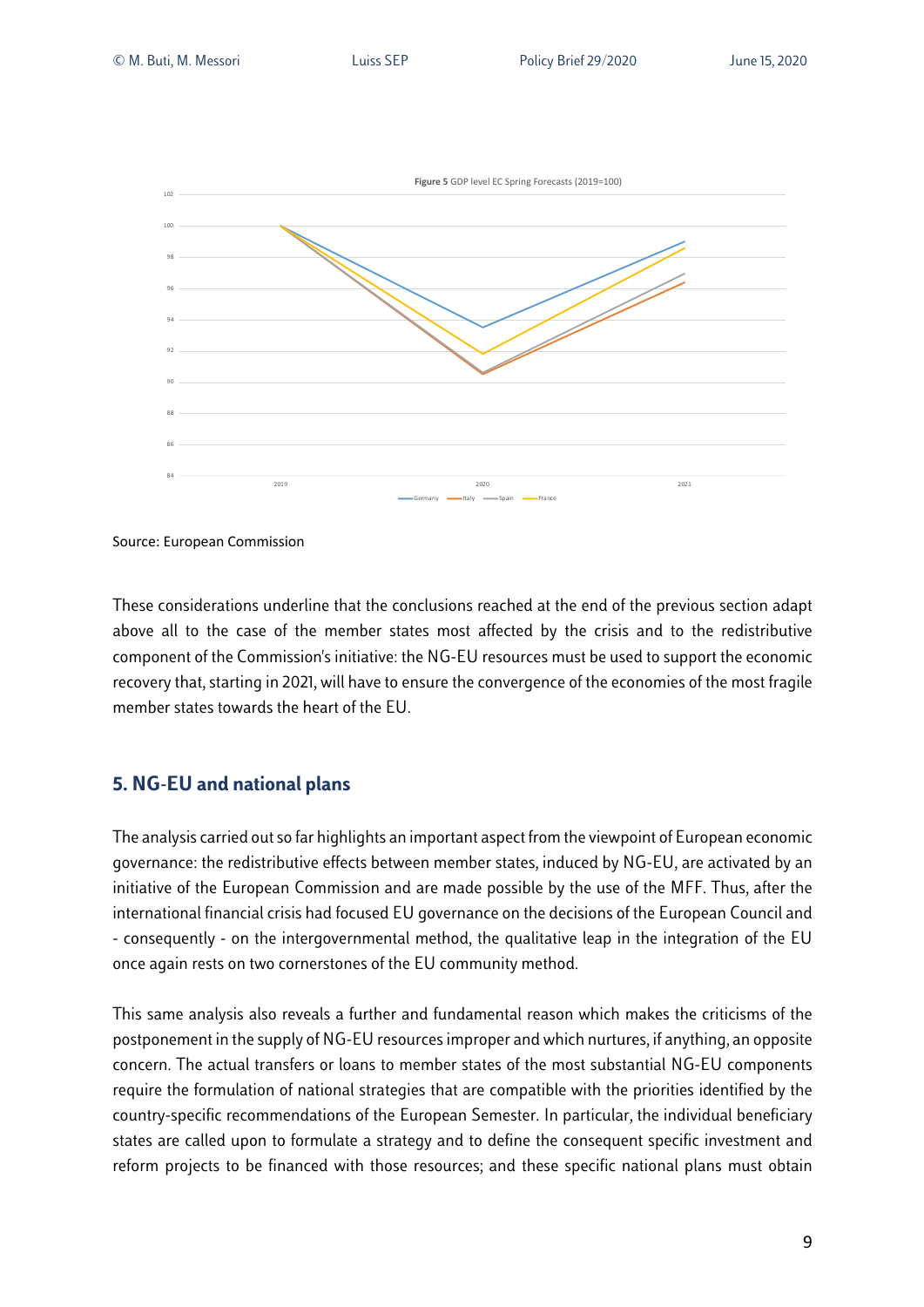approval from the European Commission and other European institutions involved. The real problem that NG-EU will pose at the beginning of 2021 will therefore be not the delayed disbursement but rather whether or not the beneficiary countries have designed adequate strategies and are ready to specify the set of projects and their implementation steps between 2021 and 2024.

The description of the contents of "Supporting Member States" and, in particular, of RRF confirms what has just been said: the actual access to the most relevant component of NG-EU (that is, its first pillar) by potentially beneficiary countries requires the preliminary definition of a set of investments and strategic reforms, inscribed in a coherent high-profile planning and organizational framework. In particular, access to the wider program - that is, the RRF - should be substantiated with concrete projects that are able to meet the priorities assigned by the European Semester to each of the requesting countries and that, above all, mark national progress in terms of 'green' and digital transition. In other words, each member state of the EU and - a fortiori - of the euro area must justify its access to RRF resources by drawing up an appropriate "National Recovery and Resilience Plan" (NRRP). In addition, each of these NRRPs must be consistent with the corresponding National Energy and Climate Plan, with the Plan linked to the Green Deal and - therefore - developed in the context of the "Fund for a Just Transition", with the specific Partnership agreements and with the National Operational Programs concerning the use of other EU funds.

These considerations show that, for each of the EU member states, the NRRP plays a crucial role in the access to NG-EU resources. It is therefore worthwhile to elaborate on some further details. Each NRRP must at least provide an explanation of how the specific country intends to:

(a) address the challenges and priorities identified in the context of the European Semester;

(b) strengthen its growth potential, the creation of new jobs and its economic and social resilience;

(c) mitigate the impact of the crisis on the production system and on the access to resources, contribute to the economic, social and territorial cohesion of the European Union, implement internal convergence processes in the area;

(d) contribute to green and digital transitions, managing the consequent challenges.

Each of these Plans must also justify its internal consistency and specify which are:

(e) the final objectives and expected intermediate targets, also defining an indicative timetable for the implementation of both the reforms, within a maximum period of four years, and the investments, within a maximum period of seven years;

- (f) the individual investment projects envisaged and the related investment period;
- (g) the indicators to measure the stages of their implementation and full realization;
- (h) the total costs, estimated on the basis of appropriate justifications, for the implementation of the reforms and investments included in the Plan itself; 4

(i) the correspondence between these costs and the expected impacts on the economy and on employment;

<sup>4</sup> This is the so-called "estimated total cost" of the NRRP.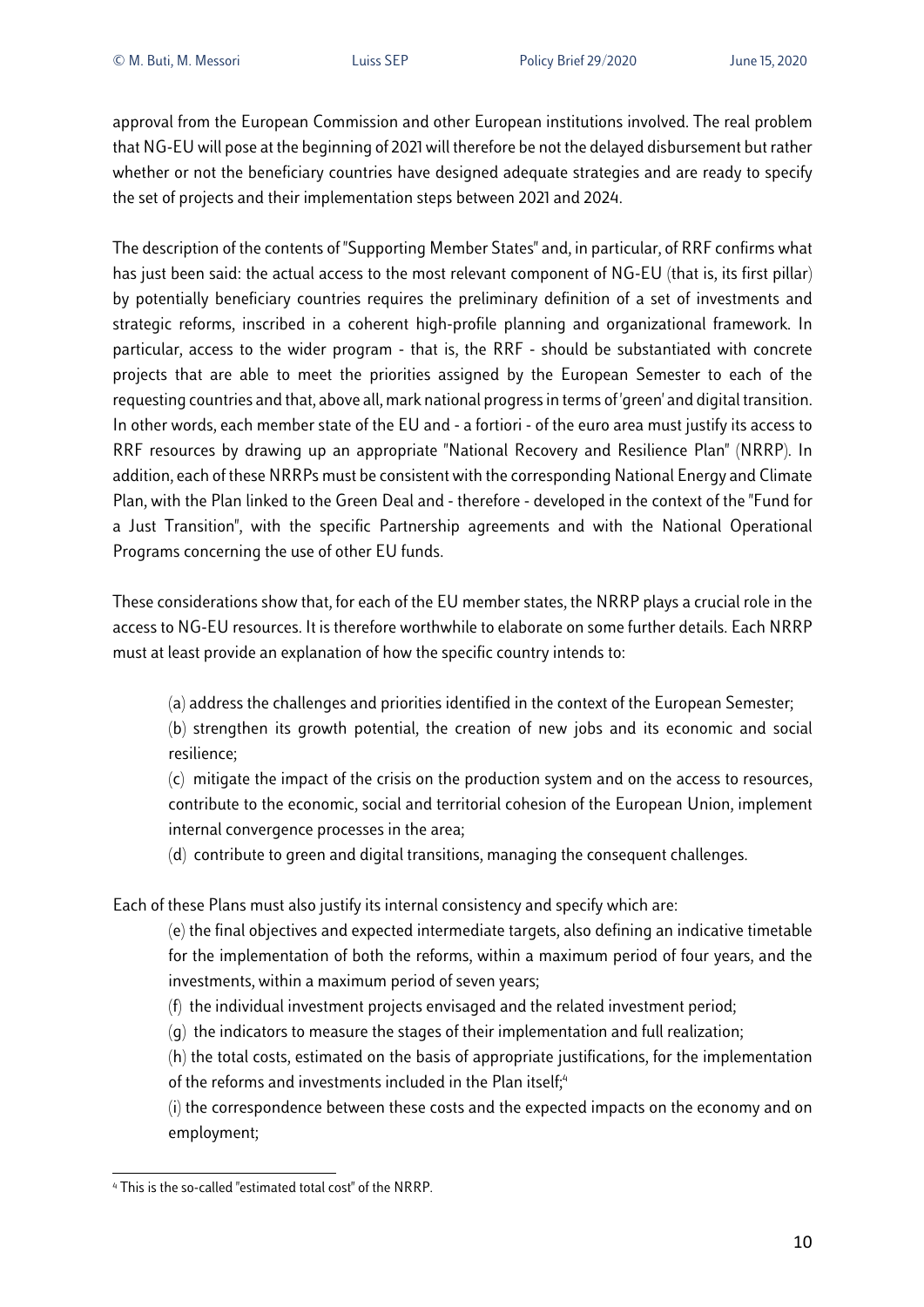- (j) if applicable, the EU funding that already exists or that is in the process of being disbursed;
- (k) the necessary measures accompanying the various projects (reforms and investments);
- (l) the different procedures followed for monitoring and implementing the Plan itself.

The complexity of the drafting, submission and desirable approval of the NRRP of each EU member state is an excellent example of the fact that even if the NG-EU is approved by the European Council and other EU institutions (primarily, the Parliament) in the form proposed by the Commission, access to the relevant resources by countries would be neither easy nor unconditional. In confirmation of what has already been said, such access would require at least three steps. First of all, a preventive and systematic effort to define a strategic destination of the resources made available by the European Commission to the individual member states through the specific programs included in the NG-EU that is in accordance with the European objectives. Secondly, the translation of this strategy into concrete projects to be submitted for approval by the European institutions and, subsequently, to be implemented in constrained time periods. Finally, the implementation of individual projects through the effective transfer of the different flows of resources to their final beneficiaries.

### **6. Conclusions**

The analysis carried out in the previous sections has revealed three essential points that we would like to reiterate by way of a conclusion.

First: the proposal relating to NG-EU represents a turning point in the evolution of European economic governance, as it marks a qualitative leap in the coordination of EU policies by adding to the 'horizontal' surveillance of national fiscal policies a 'vertical' coordination between these policies and the European budget. While taking due account of the extraordinary nature of the intervention, the fact remains that NG-EU attributes a crucial and innovative function to the EU's multi-annual budgets. In fact, for the first time the MFFs will guarantee a substantial issuance of European debt bonds (750 billion euro, or almost 70% of the 2021-27 MFF) and will thus become the tool for the first redistribution of huge resources among member states with the aim of stabilizing the EU countries most affected by the profound crisis. In addition, to cover the financial charges and to repay the portion of the debt contracted to finance transfers to member states at maturity, future MFFs will have to strengthen the revenue side also through the introduction of new own resources; and it is well known that, sooner or later, greater tax centralization will require progress in the centralized forms of representation, which in turn will imply a step in the direction of political-institutional federalism.

Second: by combining with the ECB's increasingly expansive monetary policies and Eurogroup interventions, NG-EU offers a decisive contribution to overcoming the economic depression induced in the EU by the pandemic shock. In particular, if used properly, the various NG-EU programs are quantitatively and qualitatively adequate to allow the most fragile EU member states to carry out those recovery processes which - between 2021 and 2027 - should lead to convergence with the stronger countries. It is an opportunity that cannot be squandered. To avoid this risk, it is necessary that the huge